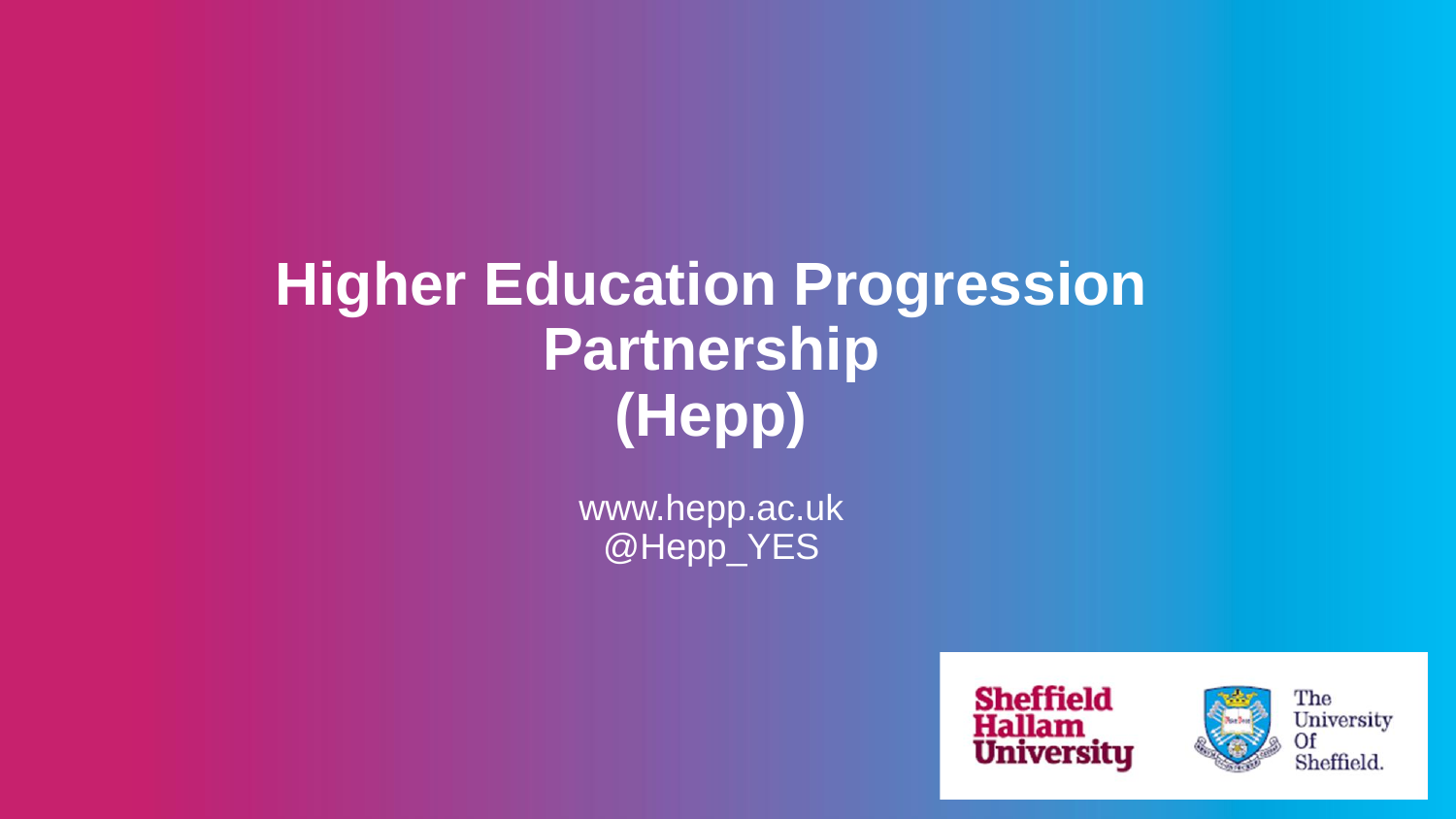## Who is presenting today?

#### **Kelly Self, Hepp**

As the Project Co-Ordinator at Hepp, I support students from Y7 onwards who are either care experienced, young carers, disabled learners, parents and carers or mature students.

#### **Stacey Memmott, Sheffield Hallam University**

As a Schools & Colleges Engagement Coordinator at SHU, I provide advice and guidance around all things HE to prospective students from Y9 to adults learners.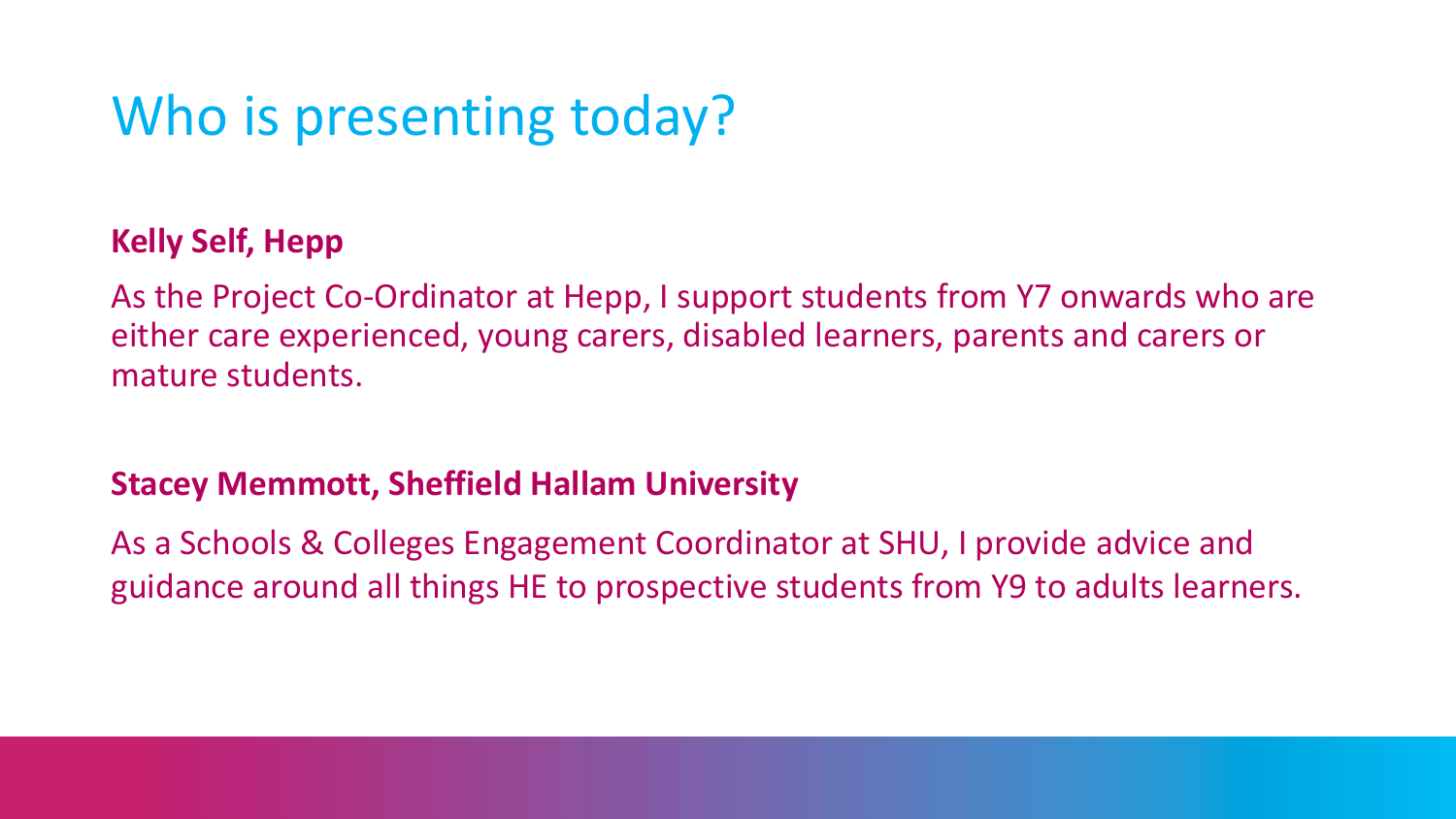# Who are Higher Education Progression Partnership (Hepp)

Hepp ....

- provide impartial advice and guidance about higher education
- work with all schools across the Sheffield City Region
- encourage more children, young people and adults to consider higher education opportunities
- are jointly funded by Sheffield Hallam University and The University of Sheffield, who are here with me today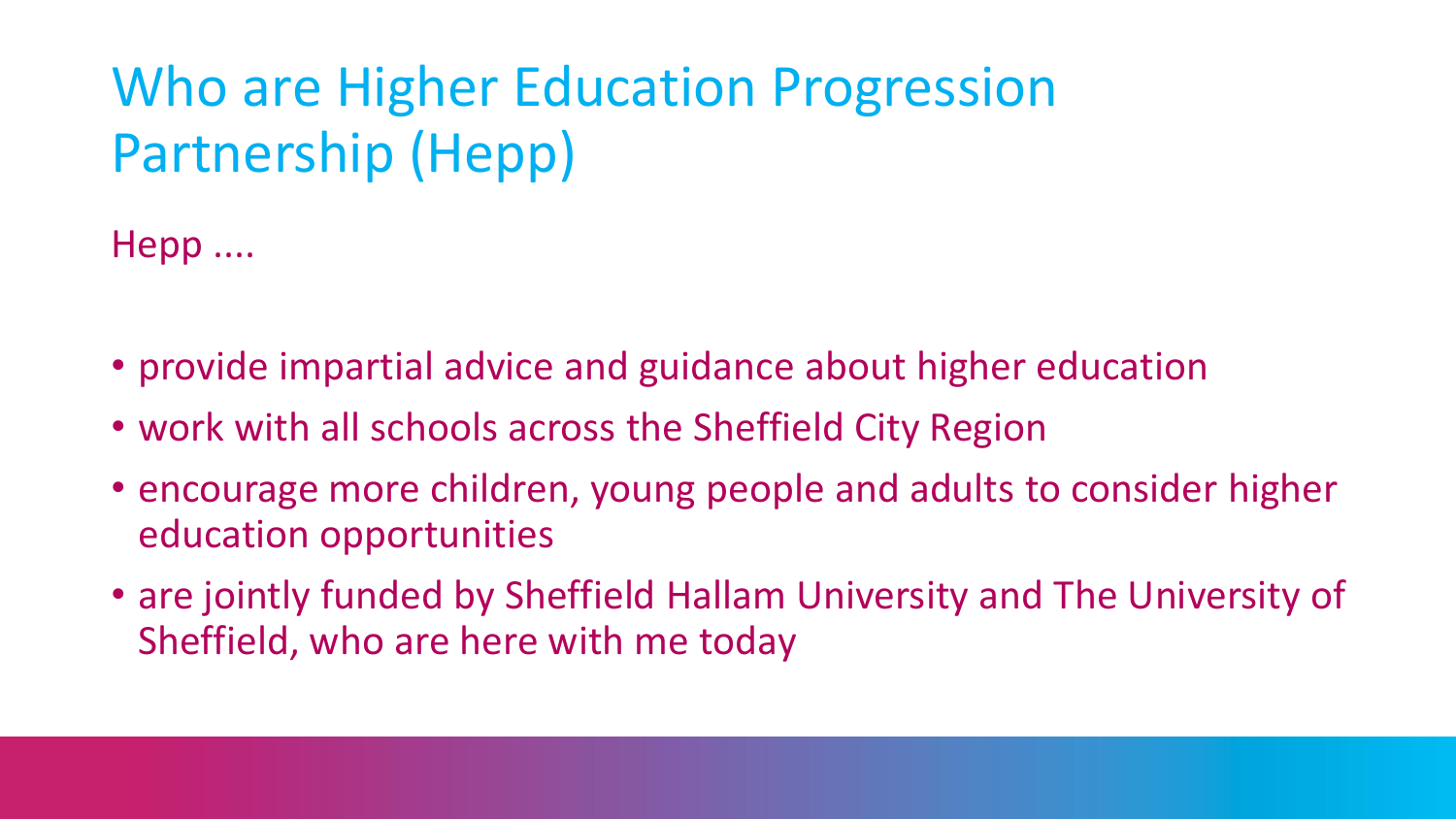

A partnership of **Sheffield Hallam University** and The University of Sheffield

The Hepp Hub: [www.hepp.ac.uk](http://www.hepp.ac.uk/)

- has a lot of useful information/resources about higher education
- provides a number of links to organisations who can help support a student on their journey to higher education
- hosts specific information for students with disabilities, young carers, care experienced and mature students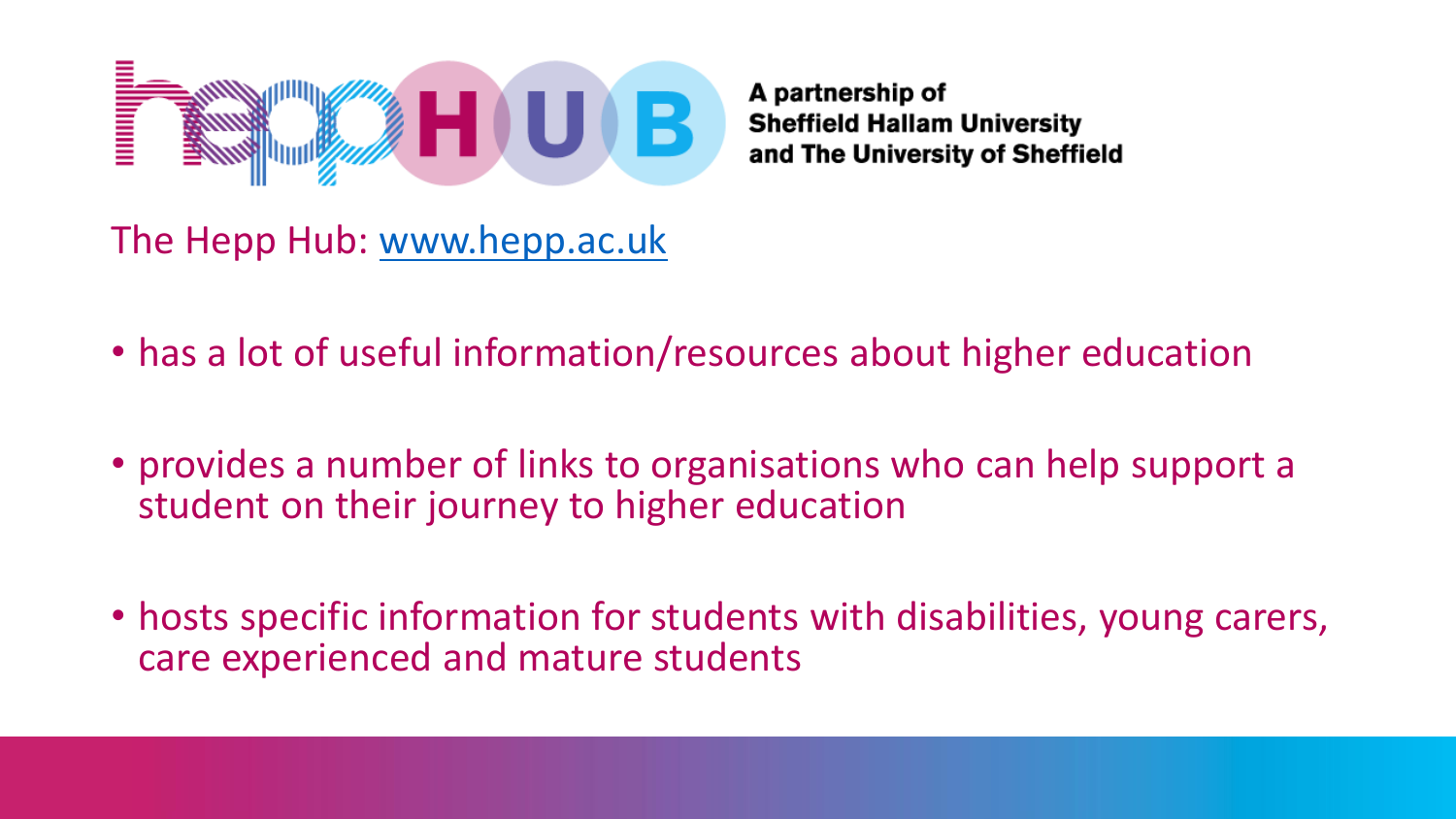### **Resources**

- [Video Clips of Mature Students](https://www.youtube.com/watch?v=GSImIre0Ob8)
- [Case Studies of Mature Students](https://www.hepp.ac.uk/wp-content/uploads/2020/01/200117-Hepp-Adult-Learner-Lee-v3.pdf)
- [Higher Education as a Mature Student Booklet](https://www.hepp.ac.uk/wp-content/uploads/2020/06/Hepp-Higher-Education-as-a-Mature-Student-booklet-web.pdf)
- HeppHUB [Mature Students](https://www.hepp.ac.uk/who-are-you/mature-students/)

**Higher Education** as a Mature **Student**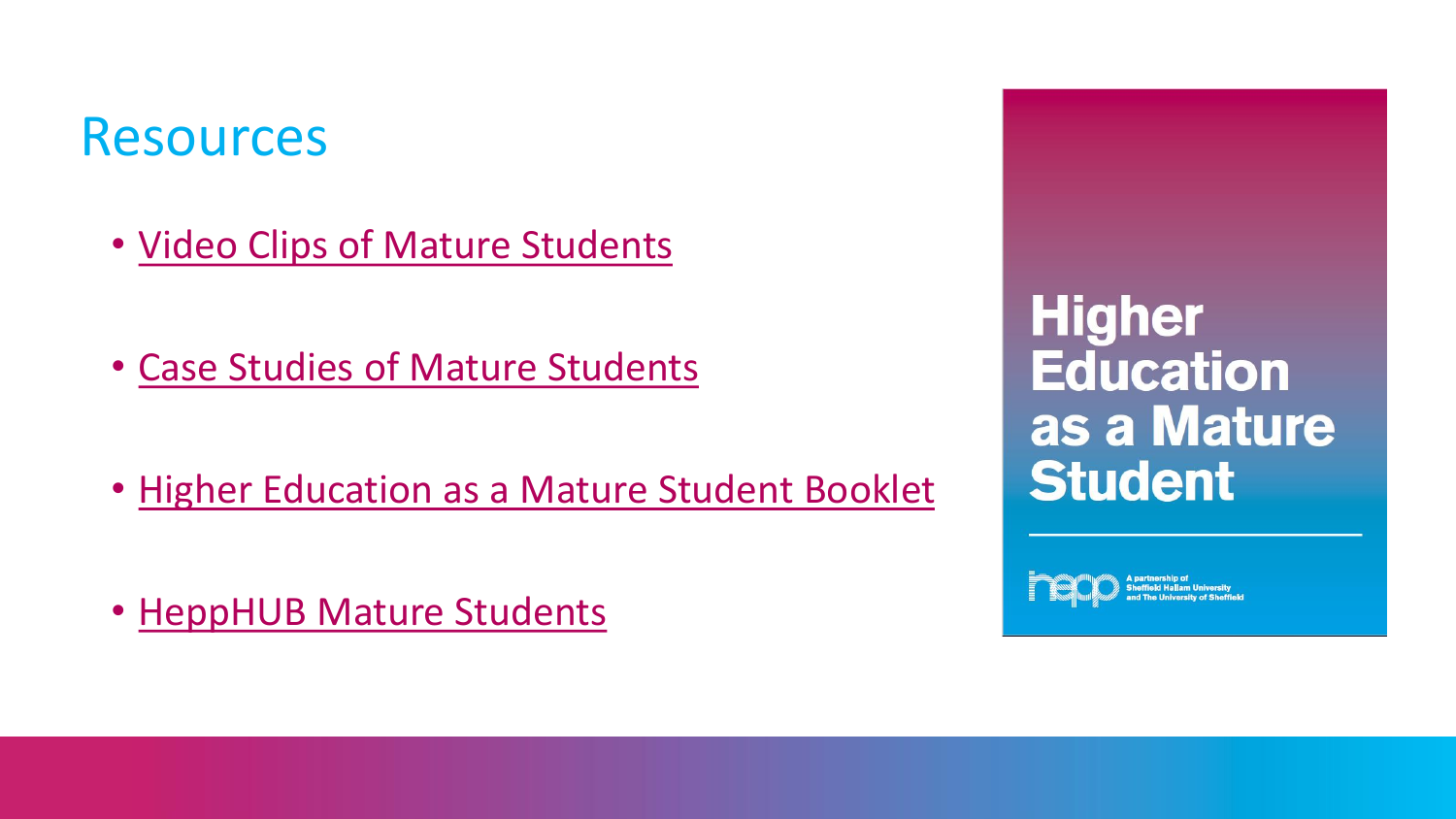## Train the Trainer

- As a partnership we deliver sessions to Tutor Mentors, Learning Mentors from Local Authorities and organisations supporting mature students
- The sessions involve Hepp, Sheffield Hallam University and The University of Sheffield explaining the options available, support at universities and talks through our resources
- Some sessions we will ask our mature student ambassadors to attend for Q & A's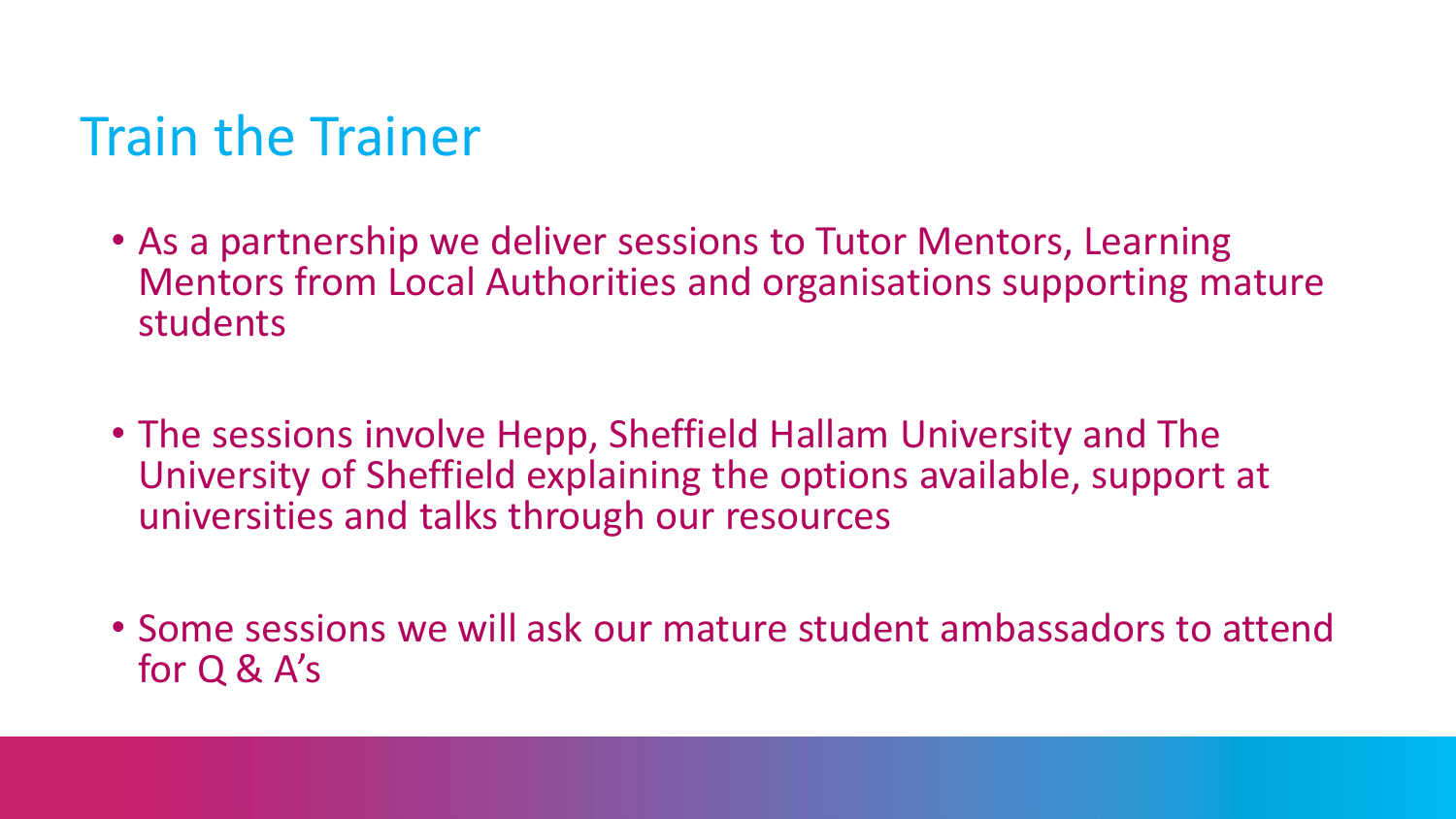## Mature Student Ambassadors

- As a partnership we use mature student ambassadors who are studying at Sheffield Hallam University, The University of Sheffield and also our partner colleges in the Sheffield City Region.
- Mature Student Ambassadors deliver key messages, offering that up to date, personal and relatable person. Student Ambassadors are able to answer any concerns/worries a mature student might have, putting them at ease.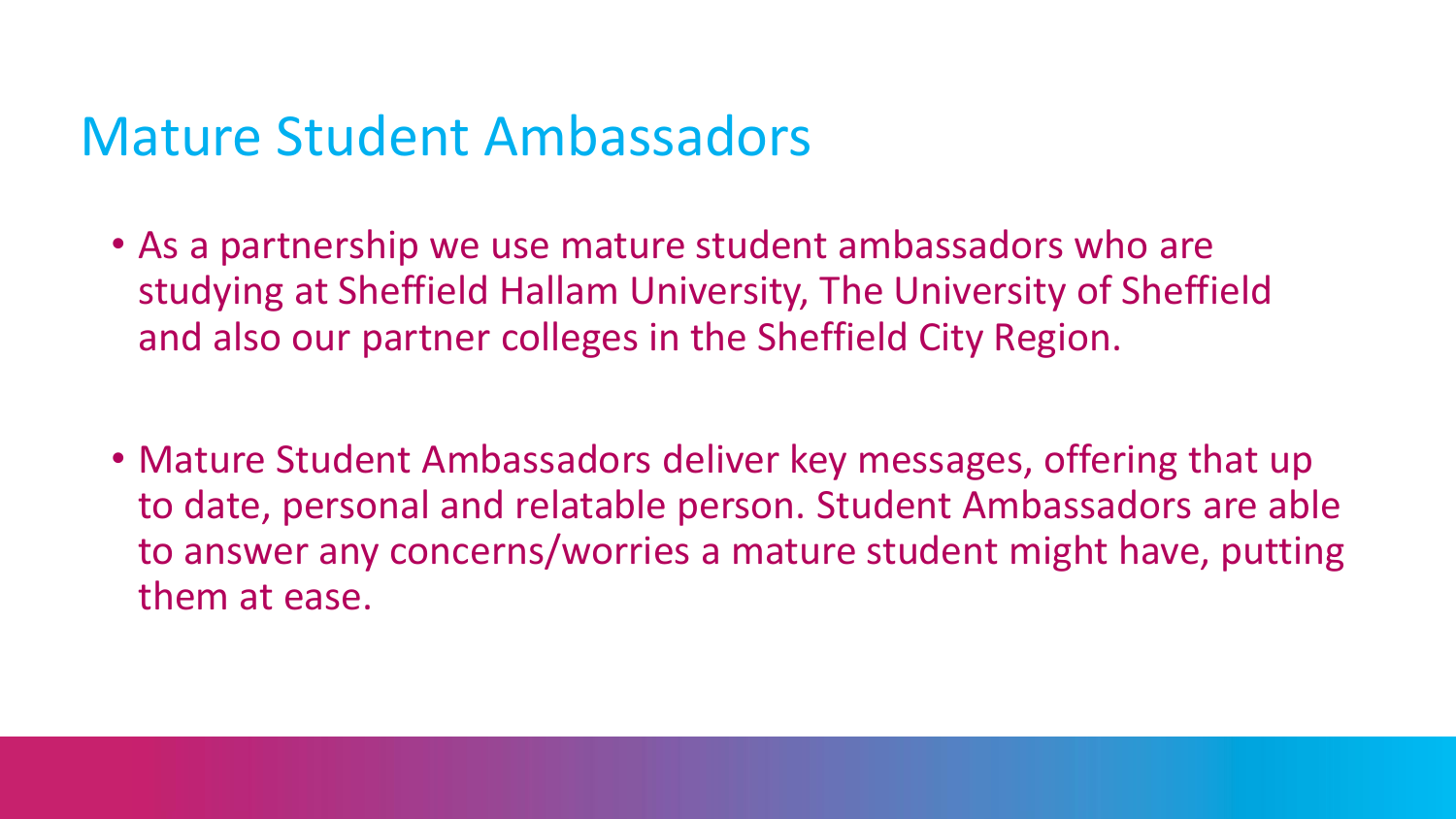## **Newsletter**

- A new initiative we are starting in May 2021 is a parent/carer newsletter
- Our aim is promote higher education for mature students by sending the newsletter to every parent/carer in the Sheffield City Region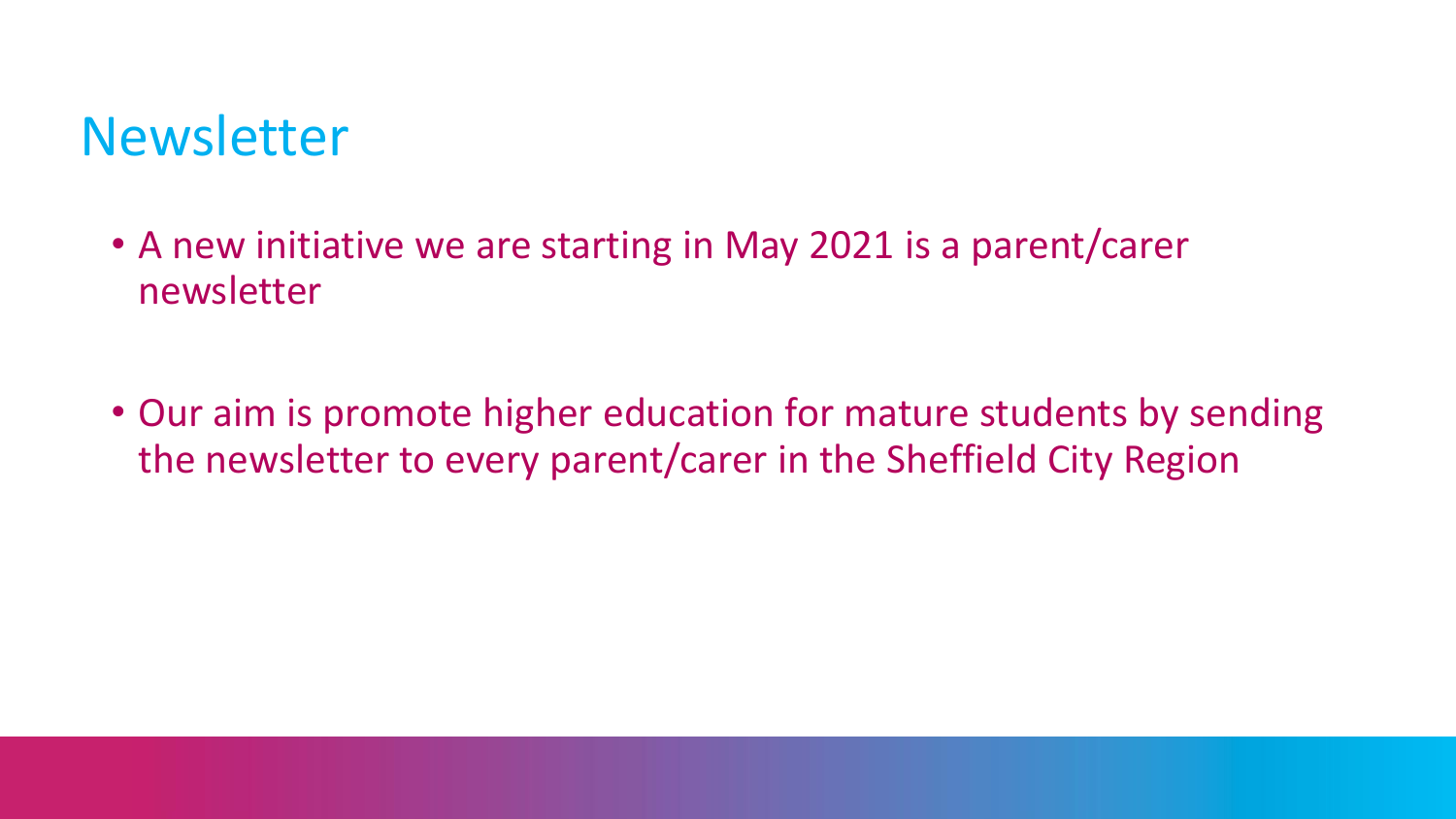## Mature Student Support at SHU



- Why HE? A Mature Students Guide
- Tailored support for Access Learners & returners to education
- Close working relationships with course areas popular to mature learners
- Events in collaboration with local employers NHS Trusts
- Student Union
- Student Finance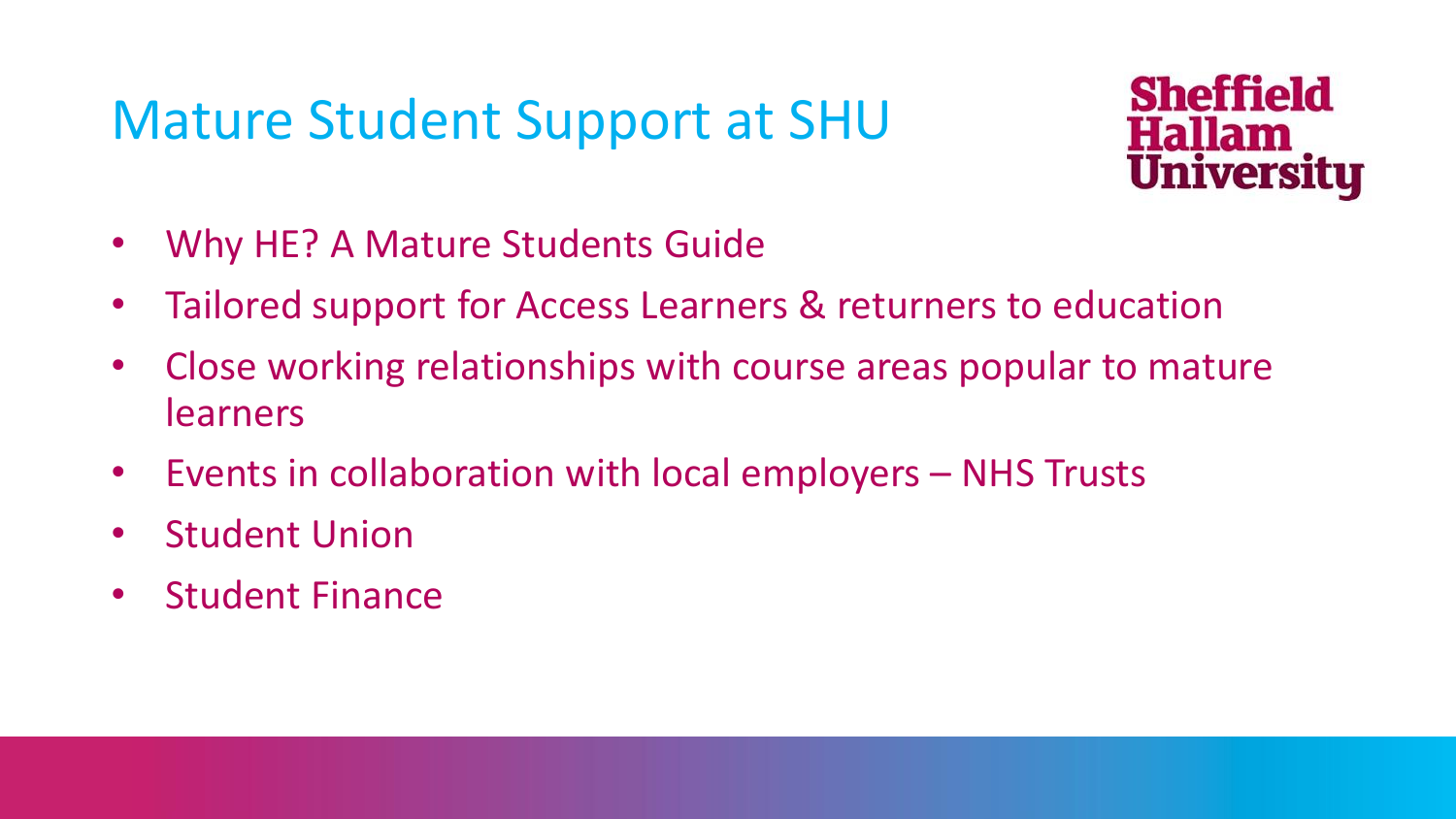# The University of Sheffield Department for Lifelong Learning

What we offer:

- Degrees with a foundation year for mature students
- Over 40 degrees across 4 faculties
- Traditional entry qualifications not required
- Dedicated staff team providing tailored support for mature students
- Growing community of mature learners across University of Sheffield
- Programme of online events and tasters for interested students

#### Find out more:

- The department: [www.sheffield.ac.uk/dll](http://www.sheffield.ac.uk/dll)
- Courses: [www.sheffield.ac.uk/dll/courses](http://www.sheffield.ac.uk/dll/courses)
- Upcoming events: [www.sheffield.ac.uk/dll/events](http://www.sheffield.ac.uk/dll/events)

Contact us: [dllapply@sheffield.ac.uk](mailto:dllapply@sheffield.ac.uk)